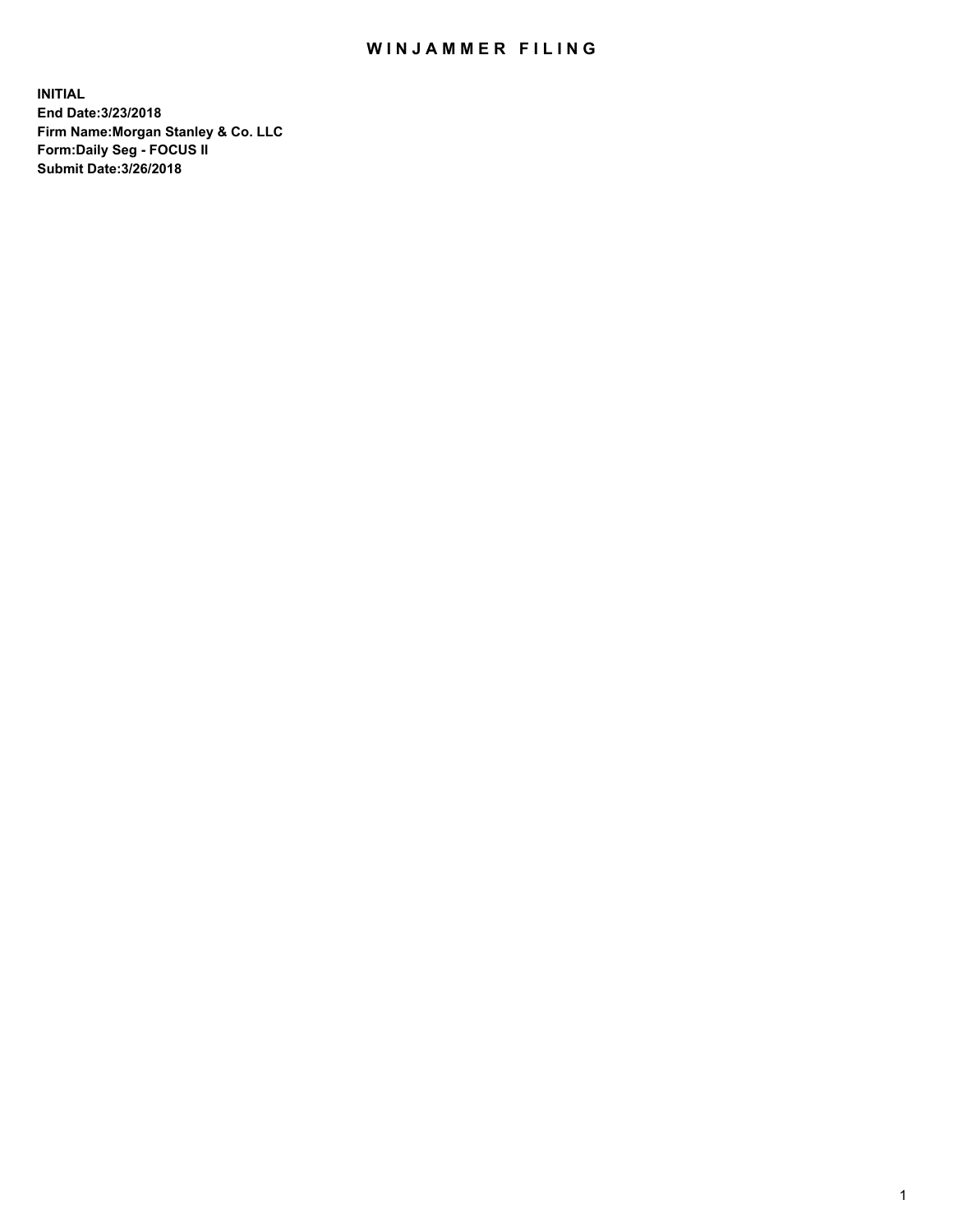## **INITIAL End Date:3/23/2018 Firm Name:Morgan Stanley & Co. LLC Form:Daily Seg - FOCUS II Submit Date:3/26/2018 Daily Segregation - Cover Page**

| Name of Company<br><b>Contact Name</b><br><b>Contact Phone Number</b><br><b>Contact Email Address</b>                                                                                                                                                                                                                          | Morgan Stanley & Co. LLC<br>Ikram Shah<br>212-276-0963<br>lkram.shah@morganstanley.com |
|--------------------------------------------------------------------------------------------------------------------------------------------------------------------------------------------------------------------------------------------------------------------------------------------------------------------------------|----------------------------------------------------------------------------------------|
| FCM's Customer Segregated Funds Residual Interest Target (choose one):<br>a. Minimum dollar amount: ; or<br>b. Minimum percentage of customer segregated funds required:%; or<br>c. Dollar amount range between: and; or<br>d. Percentage range of customer segregated funds required between:% and%.                          | 331,000,000<br><u>0</u><br>0 <sub>0</sub><br>00                                        |
| FCM's Customer Secured Amount Funds Residual Interest Target (choose one):<br>a. Minimum dollar amount: ; or<br>b. Minimum percentage of customer secured funds required:%; or<br>c. Dollar amount range between: and; or<br>d. Percentage range of customer secured funds required between:% and%.                            | 140,000,000<br>0 <sub>0</sub><br>0 <sub>0</sub>                                        |
| FCM's Cleared Swaps Customer Collateral Residual Interest Target (choose one):<br>a. Minimum dollar amount: ; or<br>b. Minimum percentage of cleared swaps customer collateral required:% ; or<br>c. Dollar amount range between: and; or<br>d. Percentage range of cleared swaps customer collateral required between:% and%. | 92,000,000<br>0 <sub>0</sub><br><u>00</u>                                              |

Attach supporting documents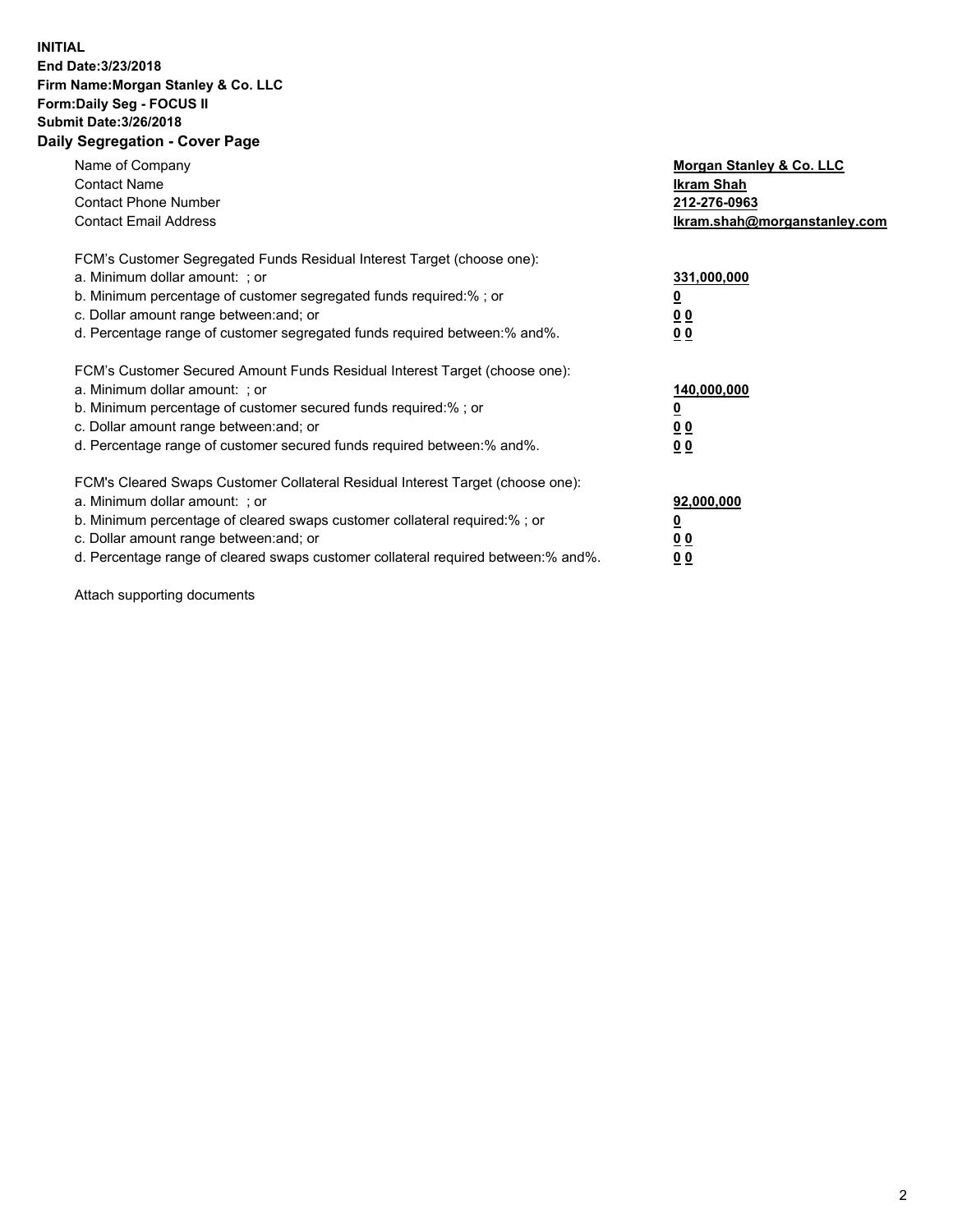## **INITIAL End Date:3/23/2018 Firm Name:Morgan Stanley & Co. LLC Form:Daily Seg - FOCUS II Submit Date:3/26/2018 Daily Segregation - Secured Amounts**

Foreign Futures and Foreign Options Secured Amounts Amount required to be set aside pursuant to law, rule or regulation of a foreign government or a rule of a self-regulatory organization authorized thereunder

- 1. Net ledger balance Foreign Futures and Foreign Option Trading All Customers A. Cash **3,236,147,307** [7315]
	- B. Securities (at market) **2,005,328,559** [7317]
- 2. Net unrealized profit (loss) in open futures contracts traded on a foreign board of trade **-371,538,371** [7325]
- 3. Exchange traded options
	- a. Market value of open option contracts purchased on a foreign board of trade **30,328,131** [7335]
	- b. Market value of open contracts granted (sold) on a foreign board of trade **-21,907,510** [7337]
- 4. Net equity (deficit) (add lines 1. 2. and 3.) **4,878,358,116** [7345]
- 5. Account liquidating to a deficit and account with a debit balances gross amount **352,222,225** [7351] Less: amount offset by customer owned securities **-350,651,509** [7352] **1,570,716**
- 6. Amount required to be set aside as the secured amount Net Liquidating Equity Method (add lines 4 and 5)
- 7. Greater of amount required to be set aside pursuant to foreign jurisdiction (above) or line 6.

## FUNDS DEPOSITED IN SEPARATE REGULATION 30.7 ACCOUNTS

- 1. Cash in banks
	- A. Banks located in the United States **281,902,923** [7500]
	- B. Other banks qualified under Regulation 30.7 **757,110,349** [7520] **1,039,013,272**
- 2. Securities
	- A. In safekeeping with banks located in the United States **305,961,100** [7540]
	- B. In safekeeping with other banks qualified under Regulation 30.7 **0** [7560] **305,961,100** [7570]
- 3. Equities with registered futures commission merchants
	-
	-
	- C. Unrealized gain (loss) on open futures contracts **436,852** [7600]
	- D. Value of long option contracts **0** [7610]
- E. Value of short option contracts **0** [7615] **6,186,005** [7620]
- 4. Amounts held by clearing organizations of foreign boards of trade
	-
	-
	- C. Amount due to (from) clearing organization daily variation **0** [7660]
	- D. Value of long option contracts **0** [7670]
	- E. Value of short option contracts **0** [7675] **0** [7680]
- 5. Amounts held by members of foreign boards of trade
	-
	-
	- C. Unrealized gain (loss) on open futures contracts **-371,975,223** [7720]
	- D. Value of long option contracts **30,328,131** [7730]
	- E. Value of short option contracts **-21,907,510** [7735] **3,720,143,622**
- 6. Amounts with other depositories designated by a foreign board of trade **0** [7760]
- 7. Segregated funds on hand **0** [7765]
- 8. Total funds in separate section 30.7 accounts **5,071,303,999** [7770]
- 9. Excess (deficiency) Set Aside for Secured Amount (subtract line 7 Secured Statement Page 1 from Line 8)
- 10. Management Target Amount for Excess funds in separate section 30.7 accounts **140,000,000** [7780]
- 11. Excess (deficiency) funds in separate 30.7 accounts over (under) Management Target **51,375,167** [7785]

**0** [7305]

[7354] **4,879,928,832** [7355]

**4,879,928,832** [7360]

[7530]

 A. Cash **5,749,153** [7580] B. Securities **0** [7590]

 A. Cash **0** [7640] B. Securities **0** [7650]

 A. Cash **2,384,330,765** [7700] B. Securities **1,699,367,459** [7710] [7740] **191,375,167** [7380]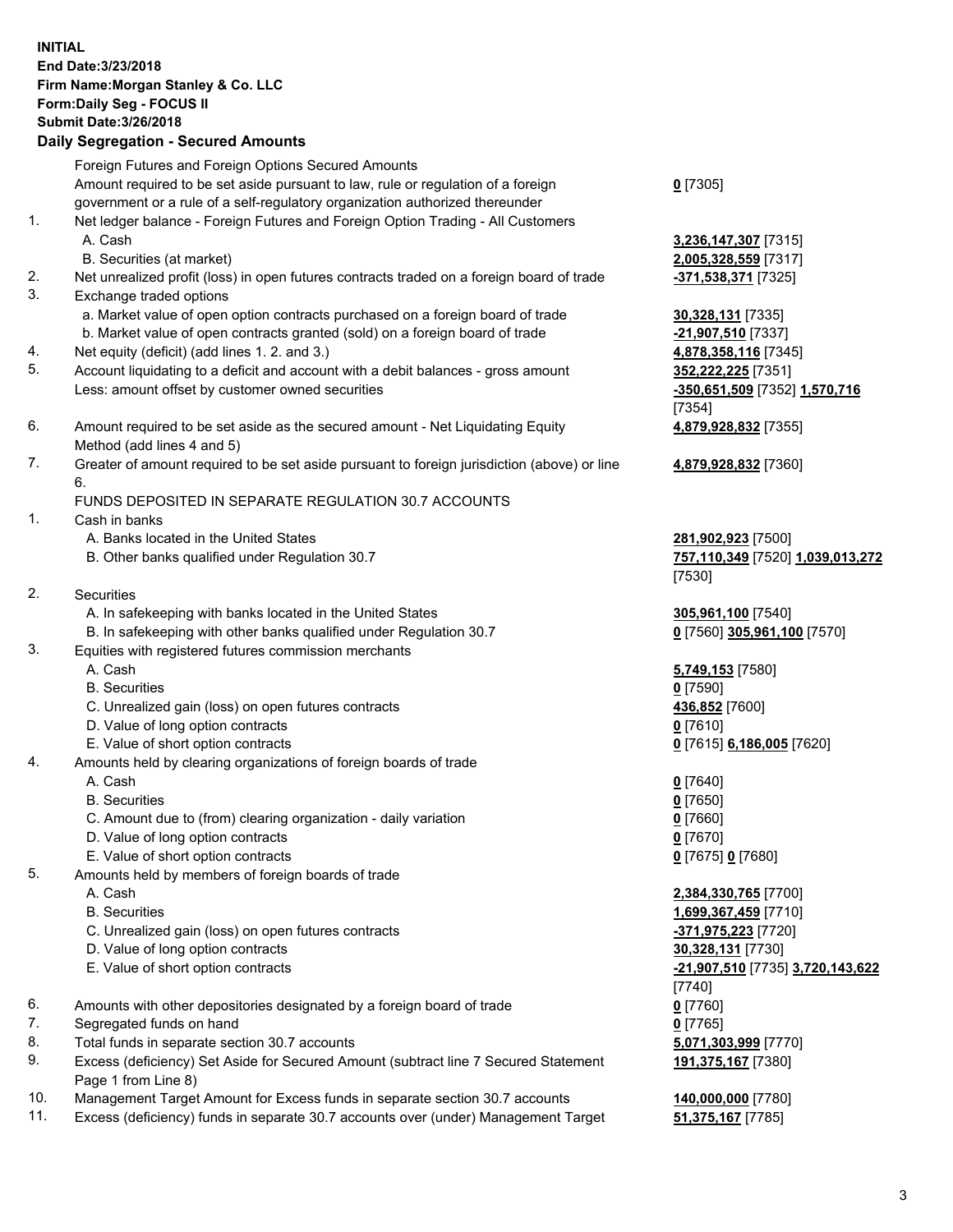**INITIAL End Date:3/23/2018 Firm Name:Morgan Stanley & Co. LLC Form:Daily Seg - FOCUS II Submit Date:3/26/2018 Daily Segregation - Segregation Statement** SEGREGATION REQUIREMENTS(Section 4d(2) of the CEAct) 1. Net ledger balance A. Cash **10,304,475,675** [7010] B. Securities (at market) **5,227,514,295** [7020] 2. Net unrealized profit (loss) in open futures contracts traded on a contract market **-217,398,935** [7030] 3. Exchange traded options A. Add market value of open option contracts purchased on a contract market **417,677,946** [7032] B. Deduct market value of open option contracts granted (sold) on a contract market **-667,753,229** [7033] 4. Net equity (deficit) (add lines 1, 2 and 3) **15,064,515,752** [7040] 5. Accounts liquidating to a deficit and accounts with debit balances - gross amount **607,944,727** [7045] Less: amount offset by customer securities **-563,289,943** [7047] **44,654,784** [7050] 6. Amount required to be segregated (add lines 4 and 5) **15,109,170,536** [7060] FUNDS IN SEGREGATED ACCOUNTS 7. Deposited in segregated funds bank accounts A. Cash **4,480,562,578** [7070] B. Securities representing investments of customers' funds (at market) **0** [7080] C. Securities held for particular customers or option customers in lieu of cash (at market) **1,015,102,935** [7090] 8. Margins on deposit with derivatives clearing organizations of contract markets A. Cash **6,254,978,218** [7100] B. Securities representing investments of customers' funds (at market) **0** [7110] C. Securities held for particular customers or option customers in lieu of cash (at market) **4,212,411,360** [7120] 9. Net settlement from (to) derivatives clearing organizations of contract markets **-223,540,458** [7130] 10. Exchange traded options A. Value of open long option contracts **417,677,946** [7132] B. Value of open short option contracts **-667,753,229** [7133] 11. Net equities with other FCMs A. Net liquidating equity **1,936,859** [7140] B. Securities representing investments of customers' funds (at market) **0** [7160] C. Securities held for particular customers or option customers in lieu of cash (at market) **0** [7170] 12. Segregated funds on hand **0** [7150] 13. Total amount in segregation (add lines 7 through 12) **15,491,376,209** [7180] 14. Excess (deficiency) funds in segregation (subtract line 6 from line 13) **382,205,673** [7190]

- 15. Management Target Amount for Excess funds in segregation **331,000,000** [7194]
- 16. Excess (deficiency) funds in segregation over (under) Management Target Amount Excess

**51,205,673** [7198]